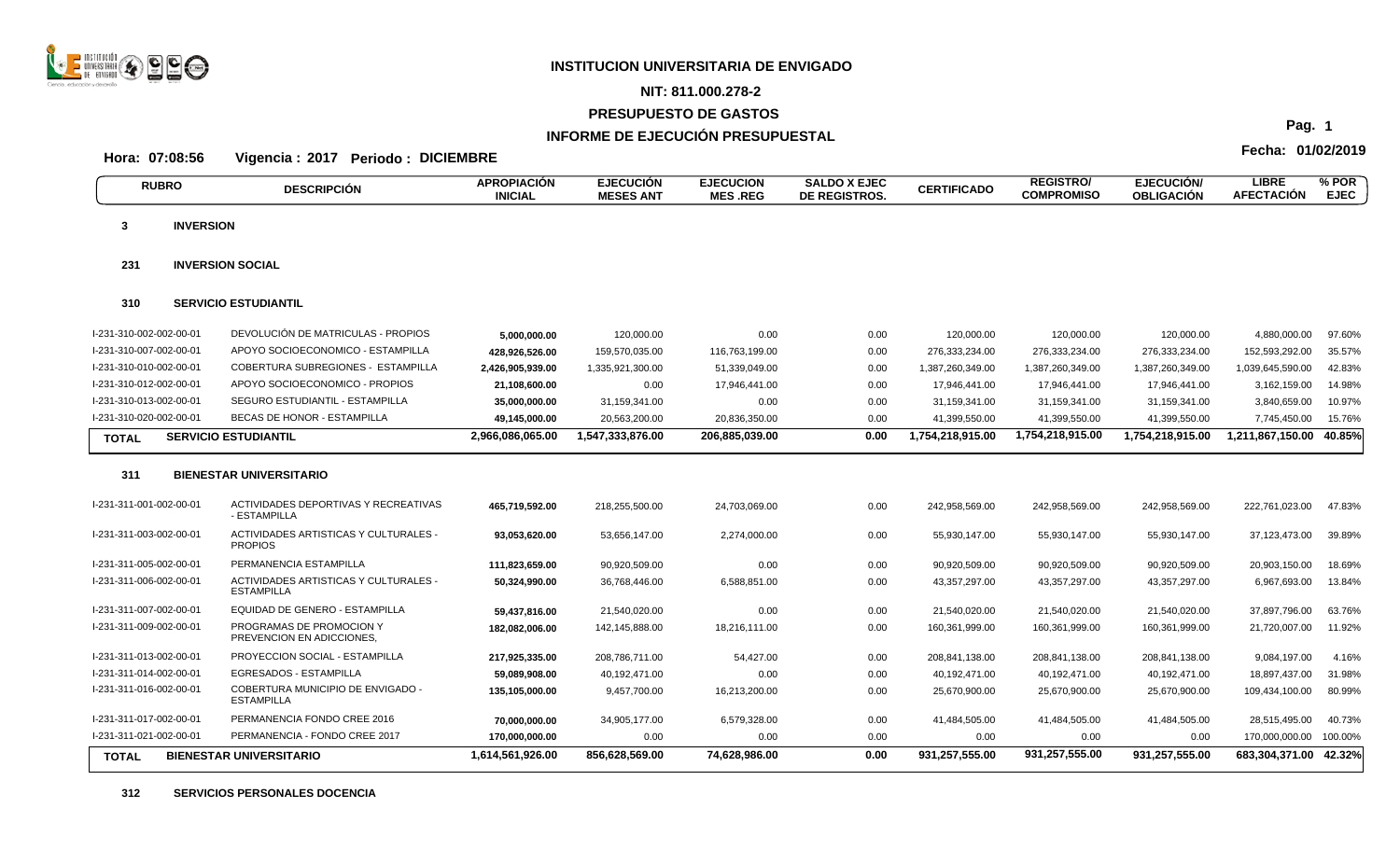

#### **NIT: 811.000.278-2**

#### **PRESUPUESTO DE GASTOS**

## **INFORME DE EJECUCIÓN PRESUPUESTAL**

**Fecha: 01/02/2019 Hora: 07:08:57 Vigencia : 2017 Periodo : DICIEMBRE**

**APROPIACIÓN INICIAL EJECUCIÓN MESES ANT EJECUCION MES .REG SALDO X EJEC DE REGISTROS. CERTIFICADO REGISTRO/ COMPROMISO EJECUCIÓN/ OBLIGACIÓN LIBRE**<br>AFECTACIÓN **AFECTACIÓN RUBRO % POR** DESCRIPCION ANTIGRADON EJECTODOM EJECTODOM ELECTRODOM ORIEDO CERTIFICADO NEJECTROMISO OBLIGACIÓN AFECTACIÓN EJEC<br>INICIAL MESES ANT MES REG DE REGISTROS. COMPROMISO OBLIGACIÓN AFECTACIÓN EJEC I-231-312-001-002-00-01 SUELDOS Y VACACIONES DOCENTES **2,974,141,518.00** 2,754,141,518.00 210,416,768.00 0.00 2,964,558,286.00 2,964,558,286.00 2,964,558,286.00 9,583,232.00 0.32% TIEMPO COMPLETO I-231-312-002-002-00-01 SUELDOS Y VACACIONES DOCENTES **2,569,467,504.00** 2,549,867,553.00 19,599,951.00 0.00 2,569,467,504.00 2,569,467,504.00 2,569,467,504.00 0.00 0.00% CÁTEDRA I-231-312-004-002-00-01 PRIMA DE VACACIONES **115,776,625.00** 42,475,413.00 69,582,297.00 0.00 112,057,710.00 112,057,710.00 112,057,710.00 3,718,915.00 3.21% I-231-312-005-002-00-01 PRIMA DE NAVIDAD **260,703,359.00** 73,759,740.00 177,064,641.00 0.00 250,824,381.00 250,824,381.00 250,824,381.00 9,878,978.00 3.78% I-231-312-006-002-00-01 PRIMA DE SERVICIOS **125,344,920.00** 100,646,468.00 0.00 0.00 100,646,468.00 100,646,468.00 100,646,468.00 24,698,452.00 19.70% I-231-312-008-002-00-01 CUALIFICACION DOCENTES - ESTAMPILLA **124,841,279.00** 18,711,170.00 0.00 0.00 18,711,170.00 18,711,170.00 18,711,170.00 106,130,109.00 85.01% I-231-312-009-002-00-01 EXTENSIÓN ACADÉMICA - PROPIOS **2,291,757,426.00** 1,937,090,064.00 324,212,752.00 0.00 2,261,302,816.00 2,261,302,816.00 2,261,302,816.00 30,454,610.00 1.32% I-231-312-010-002-00-01 NOMINA DOCENTES - MEN **717,809,324.00** 523,233,763.00 58,181,794.00 0.00 581,415,557.00 581,415,557.00 581,415,557.00 136,393,767.00 19.00% I-231-312-011-002-00-01 BONIFICACION POR SERVICIOS PRESTADOS **85,635,363.00** 85,635,363.00 0.00 0.00 85,635,363.00 85,635,363.00 85,635,363.00 0.00 0.00% I-231-312-012-002-00-01 BONIFICACION ESPECIAL DE RECREACION **16,490,133.00** 5,635,800.00 6,561,922.00 0.00 12,197,722.00 12,197,722.00 12,197,722.00 4,292,411.00 26.03% I-231-312-013-002-00-01 PRIMA DE ANTIGUEDAD **16,527,000.00** 16,333,641.00 0.00 0.00 16,333,641.00 16,333,641.00 16,333,641.00 193,359.00 1.16% I-231-312-014-002-00-01 POSGRADOS **437,427,934.00** 426,875,624.00 3,045,000.00 0.00 429,920,624.00 429,920,624.00 429,920,624.00 7,507,310.00 1.71% I-231-312-019-002-00-01 PRIMA DE SERVICIOS - CATEDRA - PROPIOS **166,699,749.00** 104,448,315.00 0.00 0.00 104,448,315.00 104,448,315.00 104,448,315.00 62,251,434.00 37.34% I-231-312-020-002-00-01 CUALIFICACION DOCENTES - FONDO CREE **64,569,729.00** 64,209,729.00 0.00 0.00 64,209,729.00 64,209,729.00 64,209,729.00 360,000.00 0.55% 2016 I-231-312-021-002-00-01 EXTENSION ACADEMICA - CONVENIO **1,900,000,000.00** 900,984,580.00 368,427,602.00 0.00 1,269,412,182.00 1,269,412,182.00 1,269,412,182.00 630,587,818.00 33.18% BACHILLERATO DIGITA I-231-312-022-002-00-01 CUALIFICACION DOCENTES - FONDO CREE **100,000,000.00** 0.00 4,648,000.00 0.00 4,648,000.00 4,648,000.00 4,648,000.00 95,352,000.00 95.35% 2017 I-231-312-023-002-00-01 SUELDOS Y VACACIONES DOCENTES **746,154,674.00** 0.00 0.00 0.00 0.00 0.00 0.00 746,154,674.00 100.00% TIEMPO COMPLETO - RE TOTAL SERVICIOS PERSONALES DOCENCIA 2.713,346,537.00 9,604,048,741.00 1,241,740,727.00 0.00 10,845,789,468.00 10,845,789,468.00 10,845,789,468.00 1,845,789,468.00 1,8645,789,468.00 1,867,557,069.00 14.68% **313 CONTRIBUCION SECTOR PRIVADO** I-231-313-001-002-00-01 CAJA DE COMPENSACION FAMILIAR **252,082,040.00** 185,676,756.00 24,401,005.00 0.00 210,077,761.00 210,077,761.00 210,077,761.00 42,004,279.00 16.66% I-231-313-002-002-00-01 APORTES A E.P.S - DOCENTES **435,674,334.00** 339,422,641.00 56,774,601.00 0.00 396,197,242.00 396,197,242.00 396,197,242.00 39,477,092.00 9.06% I-231-313-003-002-00-01 APORTES A PENSIÓN - DOCENTES **586,614,668.00** 512,558,753.00 61,888,755.00 0.00 574,447,508.00 574,447,508.00 574,447,508.00 12,167,160.00 2.07% I-231-313-004-002-00-01 A.R.L. **32,896,707.00** 24,518,149.00 3,617,675.00 0.00 28,135,824.00 28,135,824.00 28,135,824.00 4,760,883.00 14.47% I-231-313-005-002-00-01 A.R.L - ESTUDIANTES - PROPIOS **8,000,000.00** 6,782,100.00 807,300.00 0.00 7,589,400.00 7,589,400.00 7,589,400.00 410,600.00 5.13% TOTAL CONTRIBUCION SECTOR PRIVADO 1.315,267,749.00 1,068,958,399.00 147,489,336.00 0.00 1,216,447,735.00 1,216,447,735.00 1,216,447,735.00 98,820,014.00 7.51% **314 CONTRIBUCION SECTOR PUBLICO**

I-231-314-001-002-00-01 APORTES AL ICBF - DOCENTES **189,061,529.00** 140,305,141.00 25,186,761.00 0.00 165,491,902.00 165,491,902.00 165,491,902.00 23,569,627.00 12.46%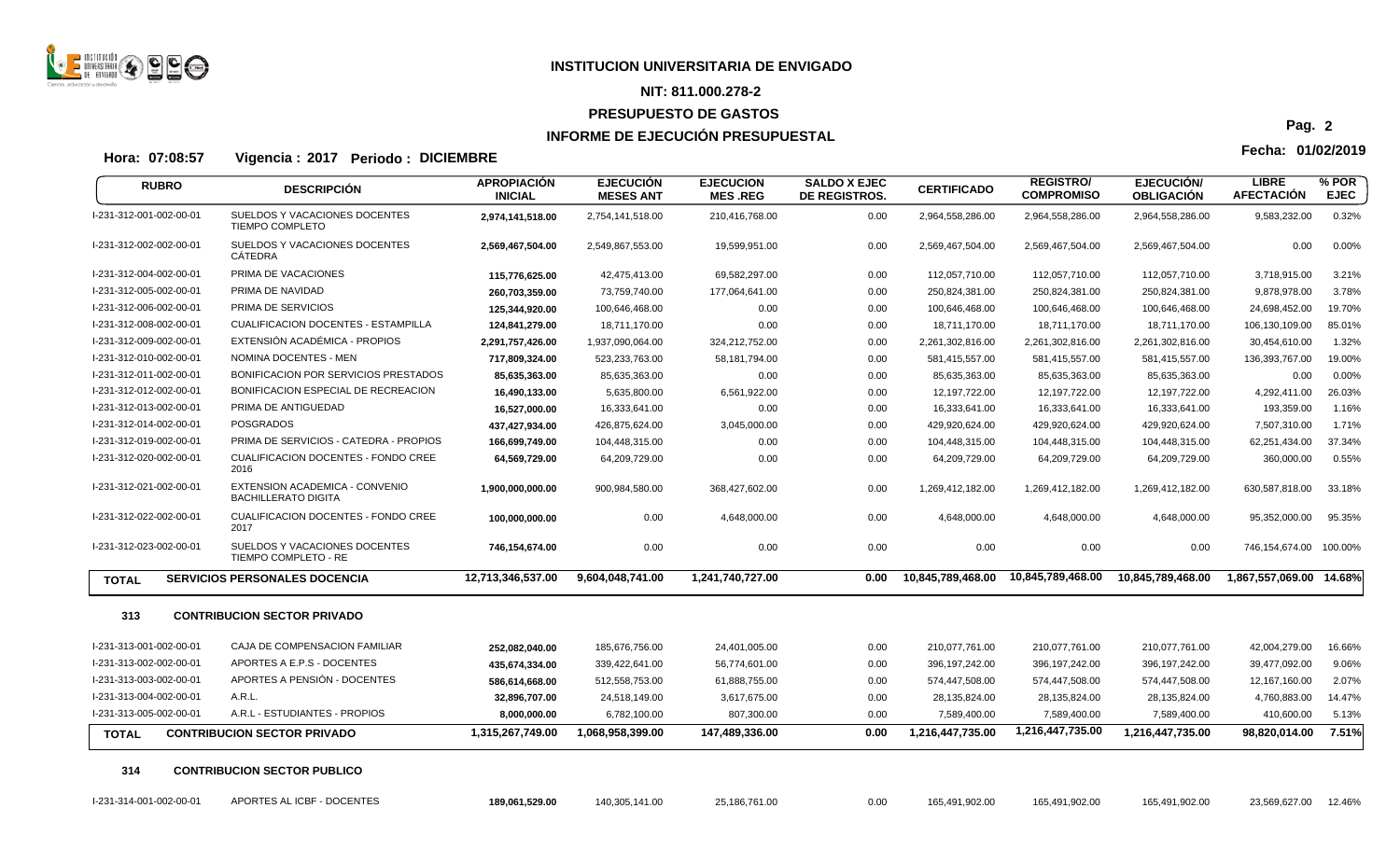

# **NIT: 811.000.278-2**

# **PRESUPUESTO DE GASTOS**

# **INFORME DE EJECUCIÓN PRESUPUESTAL**

# **Fecha: 01/02/2019 Hora: 07:08:57 Vigencia : 2017 Periodo : DICIEMBRE**

| <b>RUBRO</b>            | <b>DESCRIPCIÓN</b>                                                  | <b>APROPIACION</b><br><b>INICIAL</b> | <b>EJECUCION</b><br><b>MESES ANT</b> | <b>EJECUCION</b><br><b>MES REG</b> | <b>SALDO X EJEC</b><br>DE REGISTROS. | <b>CERTIFICADO</b> | <b>REGISTRO/</b><br><b>COMPROMISO</b> | <b>EJECUCION/</b><br><b>OBLIGACIÓN</b> | <b>LIBRE</b><br><b>AFECTACIÓN</b> | % POR<br><b>EJEC</b> |
|-------------------------|---------------------------------------------------------------------|--------------------------------------|--------------------------------------|------------------------------------|--------------------------------------|--------------------|---------------------------------------|----------------------------------------|-----------------------------------|----------------------|
| <b>TOTAL</b>            | <b>CONTRIBUCION SECTOR PUBLICO</b>                                  | 189,061,529.00                       | 140,305,141.00                       | 25,186,761.00                      | 0.00                                 | 165,491,902.00     | 165,491,902.00                        | 165,491,902.00                         | 23,569,627.00 12.46%              |                      |
| 315                     | <b>TRANSF.CORRIENTES</b>                                            |                                      |                                      |                                    |                                      |                    |                                       |                                        |                                   |                      |
| I-231-315-001-002-00-01 | CESANTÍAS DEFINITIVAS - DOCENTES                                    | 546,695,717.00                       | 484,476,051.00                       | 673,303.00                         | 0.00                                 | 485,149,354.00     | 485,149,354.00                        | 485,149,354.00                         | 61,546,363.00                     | 11.25%               |
| I-231-315-002-002-00-01 | INTERESES A LAS CESANTÍAS - DOCENTES                                | 45,886,841.00                        | 35,986,722.00                        | 13,668.00                          | 0.00                                 | 36,000,390.00      | 36,000,390.00                         | 36,000,390.00                          | 9,886,451.00                      | 21.54%               |
| <b>TOTAL</b>            | <b>TRANSF.CORRIENTES</b>                                            | 592,582,558.00                       | 520,462,773.00                       | 686,971.00                         | 0.00                                 | 521,149,744.00     | 521,149,744.00                        | 521,149,744.00                         | 71,432,814.00 12.05%              |                      |
| 317                     | <b>GASTOS GENERALES</b>                                             |                                      |                                      |                                    |                                      |                    |                                       |                                        |                                   |                      |
| I-231-317-002-001-00-01 | SERVICIOS PUBLICOS - PROPIOS                                        | 130,000,000.00                       | 99,486,957.00                        | 23,363,068.00                      | 0.00                                 | 122,850,025.00     | 122,850,025.00                        | 122,850,025.00                         | 7,149,975.00                      | 5.49%                |
| I-231-317-008-001-00-01 | COMUNICACIONES Y MERCADEO - PROPIOS                                 | 300,000,000.00                       | 220,960,073.00                       | 44,691,434.00                      | 0.00                                 | 265,651,507.00     | 265,651,507.00                        | 265,651,507.00                         | 34,348,493.00                     | 11.44%               |
| I-231-317-012-001-00-01 | <b>SUMINISTROS - PROPIOS</b>                                        | 47,661,076.00                        | 16,127,520.00                        | 25,091,124.00                      | 0.00                                 | 41,218,644.00      | 41,218,644.00                         | 41,218,644.00                          | 6,442,432.00                      | 13.51%               |
| I-231-317-014-001-00-01 | SISTEMA DE GESTIÓN INTEGRAL - PROPIOS                               | 10,500,000.00                        | 5,876,220.00                         | 0.00                               | 0.00                                 | 5,876,220.00       | 5,876,220.00                          | 5,876,220.00                           | 4,623,780.00                      | 44.03%               |
| I-231-317-026-001-00-01 | ARCHIVO CENTRAL - PROPIOS                                           | 32,322,750.00                        | 0.00                                 | 0.00                               | 0.00                                 | 0.00               | 0.00                                  | 0.00                                   | 32,322,750.00                     | 100.00%              |
| I-231-317-027-001-00-01 | <b>SEGUROS - PROPIOS</b>                                            | 50,000,000.00                        | 48,894,832.00                        | 0.00                               | 0.00                                 | 48,894,832.00      | 48,894,832.00                         | 48,894,832.00                          | 1,105,168.00                      | 2.21%                |
| <b>TOTAL</b>            | <b>GASTOS GENERALES</b>                                             | 570,483,826.00                       | 391,345,602.00                       | 93,145,626.00                      | 0.00                                 | 484,491,228.00     | 484,491,228.00                        | 484,491,228.00                         | 85,992,598.00                     | 15.07%               |
| 319                     | <b>FORTALECIMIENTO INSTITUCIONAL</b>                                |                                      |                                      |                                    |                                      |                    |                                       |                                        |                                   |                      |
| I-231-319-001-001-00-01 | FORMULACIÓN Y EJECUCIÓN DEL PLAN DE<br>CAPACITACIÓN -               | 190,000.00                           | 0.00                                 | 0.00                               | 0.00                                 | 0.00               | 0.00                                  | 0.00                                   | 190,000.00 100.00%                |                      |
| I-231-319-004-001-00-01 | FORMULACION Y EJECUCION DELPLAN DE<br>CAPACITACION -                | 60.000.000.00                        | 38,956,476.00                        | 499,800.00                         | 0.00                                 | 39,456,276.00      | 39,456,276.00                         | 39,456,276.00                          | 20,543,724.00                     | 34.23%               |
| I-231-319-005-001-00-01 | PROGRAMA DE INCENTIVOS Y ESTIMULOS -<br><b>PROPIOS</b>              | 60,722,441.00                        | 26,457,560.00                        | 0.00                               | 0.00                                 | 26,457,560.00      | 26,457,560.00                         | 26,457,560.00                          | 34,264,881.00                     | 56.42%               |
| l-231-319-006-001-00-01 | ACTIVIDADES DE BIENESTAR LABORAL -<br><b>PROPIOS</b>                | 57,277,559.00                        | 36,949,339.00                        | 15,545,925.00                      | 0.00                                 | 52,495,264.00      | 52,495,264.00                         | 52,495,264.00                          | 4,782,295.00                      | 8.34%                |
| I-231-319-007-001-00-01 | SISTEMA DE SEGURIDAD Y SALUD EN EL<br><b>TRABAJO - PROPI</b>        | 80,000,000.00                        | 26,283,200.00                        | 24,924,800.00                      | 0.00                                 | 51,208,000.00      | 51,208,000.00                         | 51,208,000.00                          | 28,792,000.00                     | 35.99%               |
| <b>TOTAL</b>            | FORTALECIMIENTO INSTITUCIONAL                                       | 258,190,000.00                       | 128,646,575.00                       | 40,970,525.00                      | 0.00                                 | 169,617,100.00     | 169,617,100.00                        | 169,617,100.00                         | 88,572,900.00 34.30%              |                      |
| 320                     | <b>INTERNACIONALIZACION</b>                                         |                                      |                                      |                                    |                                      |                    |                                       |                                        |                                   |                      |
| l-231-320-001-001-00-01 | <b>GESTION Y POSICIONAMIENTO</b><br><b>INTERNACIONAL - ESTAMPIL</b> | 61,057,237.00                        | 60,143,927.00                        | 0.00                               | 0.00                                 | 60,143,927.00      | 60,143,927.00                         | 60,143,927.00                          | 913,310.00                        | 1.49%                |
| I-231-320-002-001-00-01 | ACOMPAÑAMIENTO A LA EXTENSION.                                      | 48,541,211.00                        | 48.541.211.00                        | 0.00                               | 0.00                                 | 48.541.211.00      | 48.541.211.00                         | 48.541.211.00                          | 0.00                              | 0.00%                |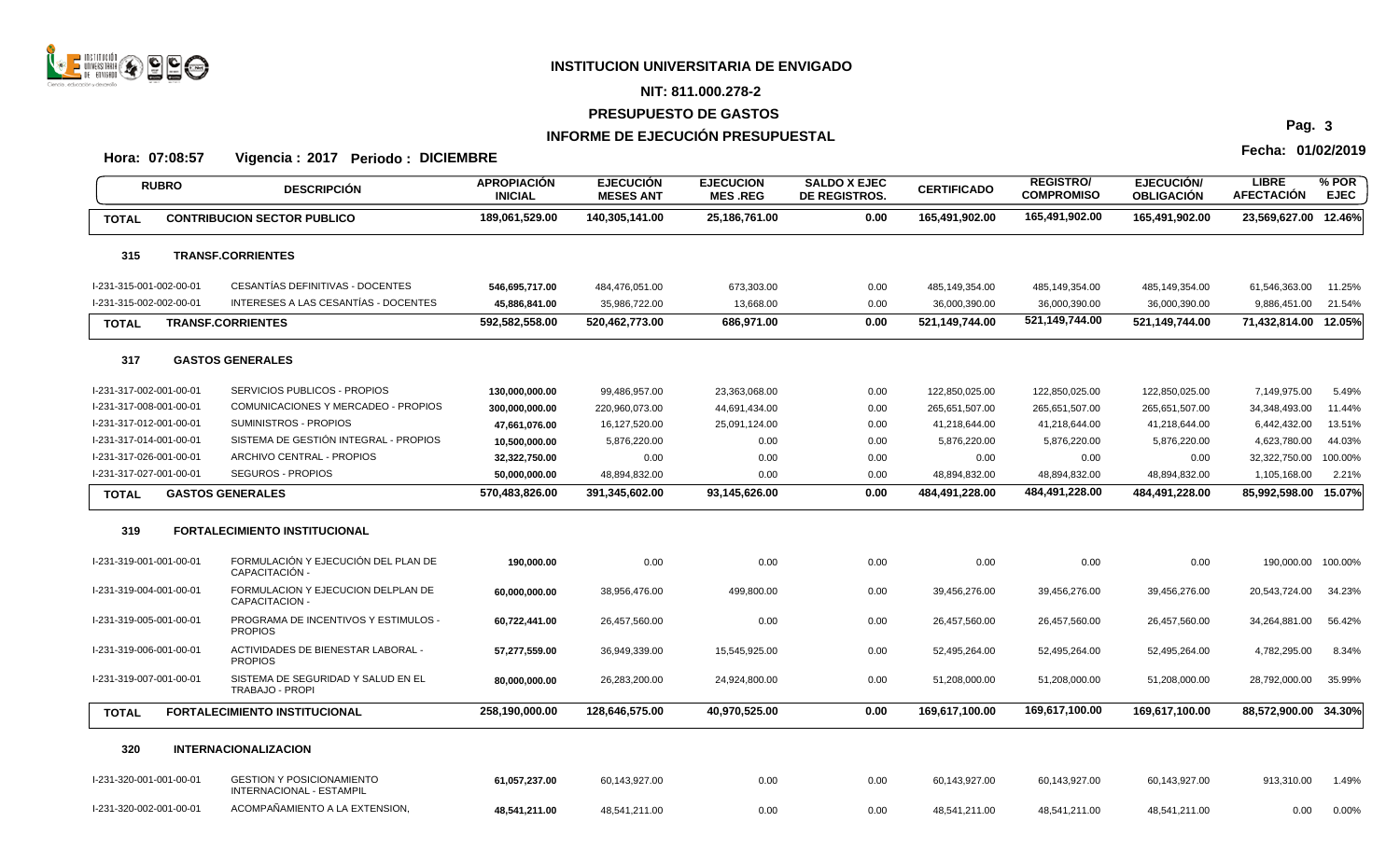

#### **NIT: 811.000.278-2**

#### **PRESUPUESTO DE GASTOS**

## **INFORME DE EJECUCIÓN PRESUPUESTAL**

**Fecha: 01/02/2019 Hora: 07:08:58 Vigencia : 2017 Periodo : DICIEMBRE**

EMPRESARISMO - ESTAMPILLA

**APROPIACIÓN INICIAL EJECUCIÓN MESES ANT EJECUCION MES .REG SALDO X EJEC DE REGISTROS. CERTIFICADO REGISTRO/ COMPROMISO EJECUCIÓN/ OBLIGACIÓN LIBRE**<br>AFECTACIÓN **AFECTACIÓN RUBRO % POR** DESCRIPCION ANTIGRADON EJECTODOM EJECTODOM ELECTRODOM ORIEDO CERTIFICADO NEJECTROMISO OBLIGACIÓN AFECTACIÓN EJEC<br>INICIAL MESES ANT MES REG DE REGISTROS. COMPROMISO OBLIGACIÓN AFECTACIÓN EJEC MOVILIDAD ACADEMICA I-231-320-003-001-00-01 FOMENTO A LA INTERNACIONALIZACION EN **41,900,000.00** 26,382,479.00 0.00 0.00 26,382,479.00 26,382,479.00 26,382,479.00 15,517,521.00 37.03% CASA - ESTAMP I-231-320-005-001-00-01 PROMOCION A LA MOVILIDAD ESTUDIANTIL **96,954,000.00** 82,210,995.00 3,045,000.00 0.00 85,255,995.00 85,255,995.00 85,255,995.00 11,698,005.00 12.06% Y ASESORIAS - **TOTAL INTERNACIONALIZACION 248,452,448.00 217,278,612.00 3,045,000.00 0.00 220,323,612.00 220,323,612.00 220,323,612.00 28,128,836.00 11.32% 321 VIRTUALIDAD** I-231-321-001-002-00-01 DESARROLLO TECNOLOGICO - ESTAMPILLA **75,000,000.00** 68,590,223.00 5,092,500.00 0.00 73,682,723.00 73,682,723.00 73,682,723.00 1,317,277.00 1.75% **TOTAL VIRTUALIDAD 75,000,000.00 68,590,223.00 5,092,500.00 0.00 73,682,723.00 73,682,723.00 73,682,723.00 1,317,277.00 1.75%** TOTAL INVERSION SOCIAL 20,543,032,638.00 14,543,598,511.00 1,838,871,471.00 0.00 16,382,469,982.00 16,382,469,982.00 16,382,469,982.00 4,160,562,656.00 20.25% **232 INVESTIGACIÓN Y EMPRESARISMO 320 INVESTIGACION** I-232-320-001-002-00-01 EJECUCION PROYECTOS DE **518,197,381.00** 68,863,313.00 31,332,271.00 0.00 100,195,584.00 100,195,584.00 100,195,584.00 418,001,797.00 80.66% INVESTIGACION - ESTAMPILLA I-232-320-003-002-00-01 LICENCIAS Y ADQUISICIONES DE BASES DE **267,123,745.00** 177,229,475.00 0.00 0.00 177,229,475.00 177,229,475.00 177,229,475.00 89,894,270.00 33.65% DATOS CIENTI I-232-320-004-002-00-01 EJECUCIÓN PROYECTOS DE **66,821,000.00** 0.00 53,579,843.00 0.00 53,579,843.00 53,579,843.00 53,579,843.00 13,241,157.00 19.81% INVESTIGACION - FONDO CREE I-232-320-007-002-00-01 LICENCIAS Y ADQUISICIONES DE BASES DE **63,179,000.00** 0.00 39,790,700.00 0.00 39,790,700.00 39,790,700.00 39,790,700.00 23,388,300.00 37.01% DATOS CIENTI I-232-320-010-002-00-01 ARTICULACIÓN DE ESTUDIANTES AL **124,388,001.00** 108,806,818.00 9,643,750.00 0.00 118,450,568.00 118,450,568.00 118,450,568.00 5,937,433.00 4.77% SISTEMA DE INVESTIG I-232-320-011-002-00-01 PLAN DE CAPACITACION EN FORMACION **80,000,000.00** 80,000,000.00 0.00 0.00 80,000,000.00 80,000,000.00 80,000,000.00 0.00 0.00% INVESTIGATIVA - I-232-320-012-002-00-01 CONVOCATORIAS EXTERNAS Y PLANES DE **158,958,179.00** 25,758,272.00 823,281.00 0.00 26,581,553.00 26,581,553.00 26,581,553.00 132,376,626.00 83.27% FORMACION - EST **TOTAL INVESTIGACION 1,278,667,306.00 460,657,878.00 135,169,845.00 0.00 595,827,723.00 595,827,723.00 595,827,723.00 682,839,583.00 53.40% 321 EMPRESARISMO** I-232-321-002-002-00-01 PROCESOS INVESTIGATIVOS **84,800,000.00** 72,457,514.00 3,045,000.00 0.00 75,502,514.00 75,502,514.00 75,502,514.00 9,297,486.00 10.96%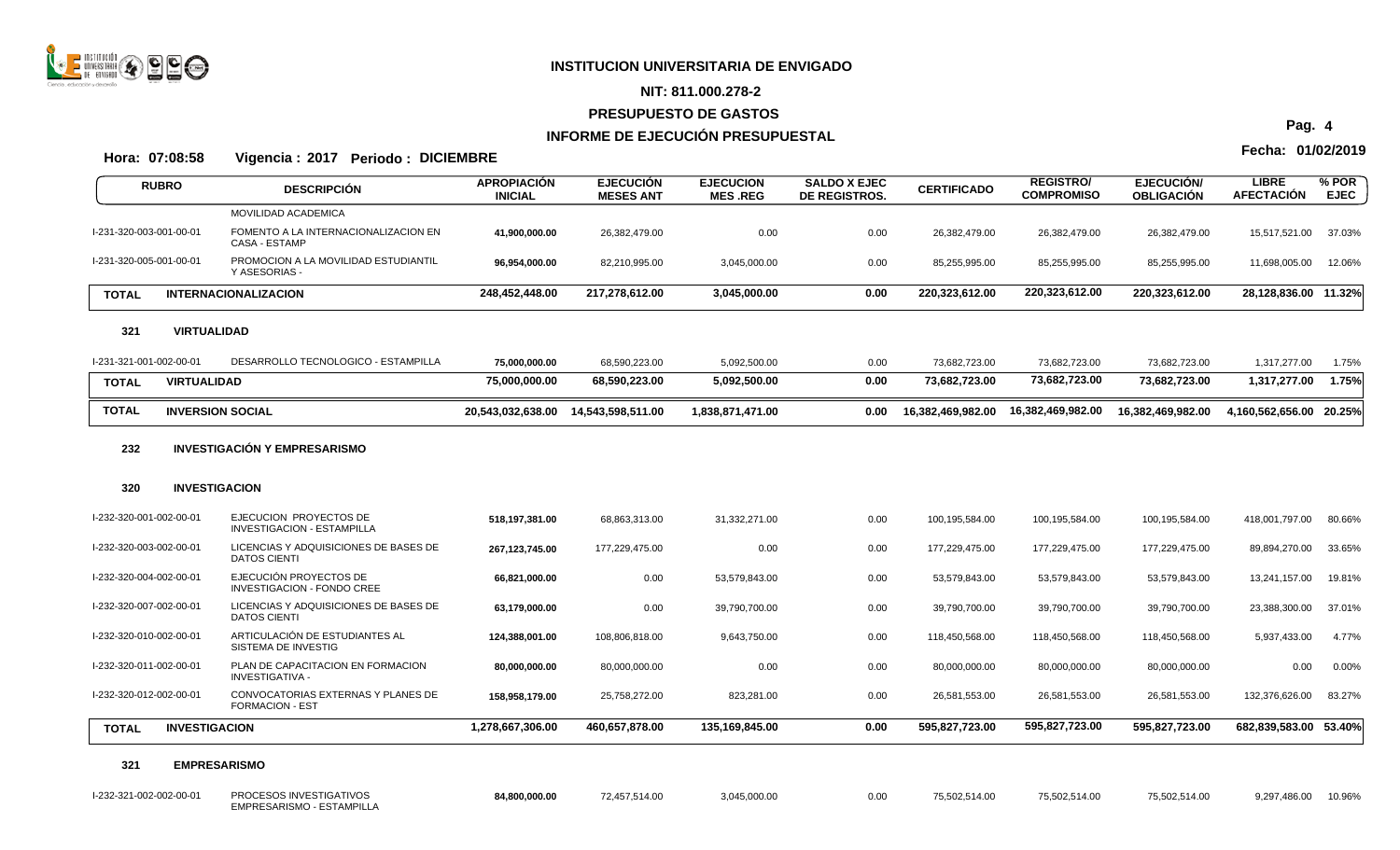

#### **NIT: 811.000.278-2**

#### **PRESUPUESTO DE GASTOS**

## **INFORME DE EJECUCIÓN PRESUPUESTAL**

# **Fecha: 01/02/2019 Hora: 07:08:58 Vigencia : 2017 Periodo : DICIEMBRE**

**APROPIACIÓN INICIAL EJECUCIÓN MESES ANT EJECUCION MES .REG SALDO X EJEC DE REGISTROS. CERTIFICADO REGISTRO/ COMPROMISO EJECUCIÓN/ OBLIGACIÓN LIBRE**<br>AFECTACIÓN **AFECTACIÓN RUBRO % POR** DESCRIPCION ANTIGRADON EJECTODOM EJECTODOM ELECTRODOM ORIEDO CERTIFICADO NEJECTROMISO OBLIGACIÓN AFECTACIÓN EJEC<br>INICIAL MESES ANT MES REG DE REGISTROS. COMPROMISO OBLIGACIÓN AFECTACIÓN EJEC **TOTAL EMPRESARISMO 84,800,000.00 72,457,514.00 3,045,000.00 0.00 75,502,514.00 75,502,514.00 75,502,514.00 9,297,486.00 10.96%** TOTAL INVESTIGACIÓN Y EMPRESARISMO 1,363,467,306.00 533,115,392.00 138,214,845.00 0.00 671,330,237.00 671,330,237.00 671,330,237.00 692,137,069.00 50.76% **233 FORTALECIMIENTO DE LOS PROGRAMAS 330 FORTALECIMIENTO DE PROGRAMAS ACADEMICOS** I-233-330-001-001-00-01 DISEÑO Y FACTIBILIDAD DE NUEVA OFERTA **100,000,000.00** 6,187,023.00 0.00 0.00 6,187,023.00 6,187,023.00 6,187,023.00 93,812,977.00 93.81% ACADEMICA - I-233-330-001-002-00-01 ACREDITACION INSTITUCIONAL - **49,959,921.00** 17,089,726.00 13,930,557.00 0.00 31,020,283.00 31,020,283.00 31,020,283.00 18,939,638.00 37.90% ESTAMPILLA I-233-330-002-002-00-01 ACREDITACION DE ALTA CALIDAD PARA EL **40,873,158.00** 13,158,244.00 10,257,984.00 0.00 23,416,228.00 23,416,228.00 23,416,228.00 17,456,930.00 42.71% PROGRAMA DE P I-233-330-003-002-00-01 ALTA ACREDITACIÓN DE LA FACULTAD DE **39,824,367.00** 12,208,500.00 192,714.00 0.00 12,401,214.00 12,401,214.00 12,401,214.00 27,423,153.00 68.86% DERECHO - ESTA I-233-330-007-002-00-01 FORTALECIMIENTO DE LA FACULTAD DE **27,065,556.00** 13,616,530.00 3,400,000.00 0.00 17,016,530.00 17,016,530.00 17,016,530.00 10,049,026.00 37.12% INGENIERIAS - ES I-233-330-009-002-00-01 DISEÑO Y FACTIBILIDAD DE PROGRAMAS **30,065,783.00** 30,065,783.00 0.00 0.00 30,065,783.00 30,065,783.00 30,065,783.00 0.00 0.00% DE PREGRADO Y P I-233-330-011-002-00-01 AUMENTAR LA EFICACIA DE LOS **36,000,000.00** 10,447,453.00 2,031,259.00 0.00 12,478,712.00 12,478,712.00 12,478,712.00 23,521,288.00 65.33% PROCESOS DE LA FACULTA I-233-330-012-002-00-01 DISEÑO DE NUEVA OFERTA ACADEMICA - **5,193,071.00** 2,632,065.00 0.00 0.00 2,632,065.00 2,632,065.00 2,632,065.00 2,561,006.00 49.31% FONDO CREE TOTAL FORTALECIMIENTO DE PROGRAMAS 328,981,856.00 105,405,324.00 29,812,514.00 0.00 135,217,838.00 135,217,838.00 135,217,838.00 135,217,838.00 193,764,018.00 58.89% TOTAL FORTALECIMIENTO DE LOS PROGRAMAS 328,981,856.00 105,405,324.00 29,812,514.00 0.00 135,217,838.00 135,217,838.00 135,217,838.00 135,217,838.00 135,217,838.00 135,217,838.00 135,217,838.00 158,99%

#### **234 INVERSIÓN EN DOTACIÓN**

#### **340 DOTACIÓN**

| l-234-340-001-001-00-01 | DOTACIÓN DE MATERIAL BIBLIOGRAFICO,<br><b>SUSCRIPCIONES</b> | 220.238.567.00 | 216,600,467.00 | 896,000.00     | 0.00 | 217.496.467.00 | 217.496.467.00 | 217,496,467.00 | 2,742,100.00   | 1.24%  |
|-------------------------|-------------------------------------------------------------|----------------|----------------|----------------|------|----------------|----------------|----------------|----------------|--------|
| l-234-340-001-002-00-01 | DOTACION DE MATERIAL BIBLIOGRAFICO,<br>BASES DE DATOS       | 178.000.000.00 | 27.437.433.00  | 0.00           | 0.00 | 27.437.433.00  | 27,437,433.00  | 27.437.433.00  | 150.562.567.00 | 84.58% |
| l-234-340-002-001-00-01 | DOTACIÓN TECNOLOGICA - PROPIOS                              | 171.665.366.00 | 0.00           | 20,363,790.00  | 0.00 | 20.363.790.00  | 20,363,790.00  | 20.363.790.00  | 151.301.576.00 | 88.13% |
| l-234-340-003-001-00-01 | RENOVACIÓN LICENCIA. SOFTWARE Y                             | 838,334,634.00 | 193,212,653.00 | 598,269,298.00 | 0.00 | 791.481.951.00 | 791.481.951.00 | 791.481.951.00 | 46,852,683.00  | 5.58%  |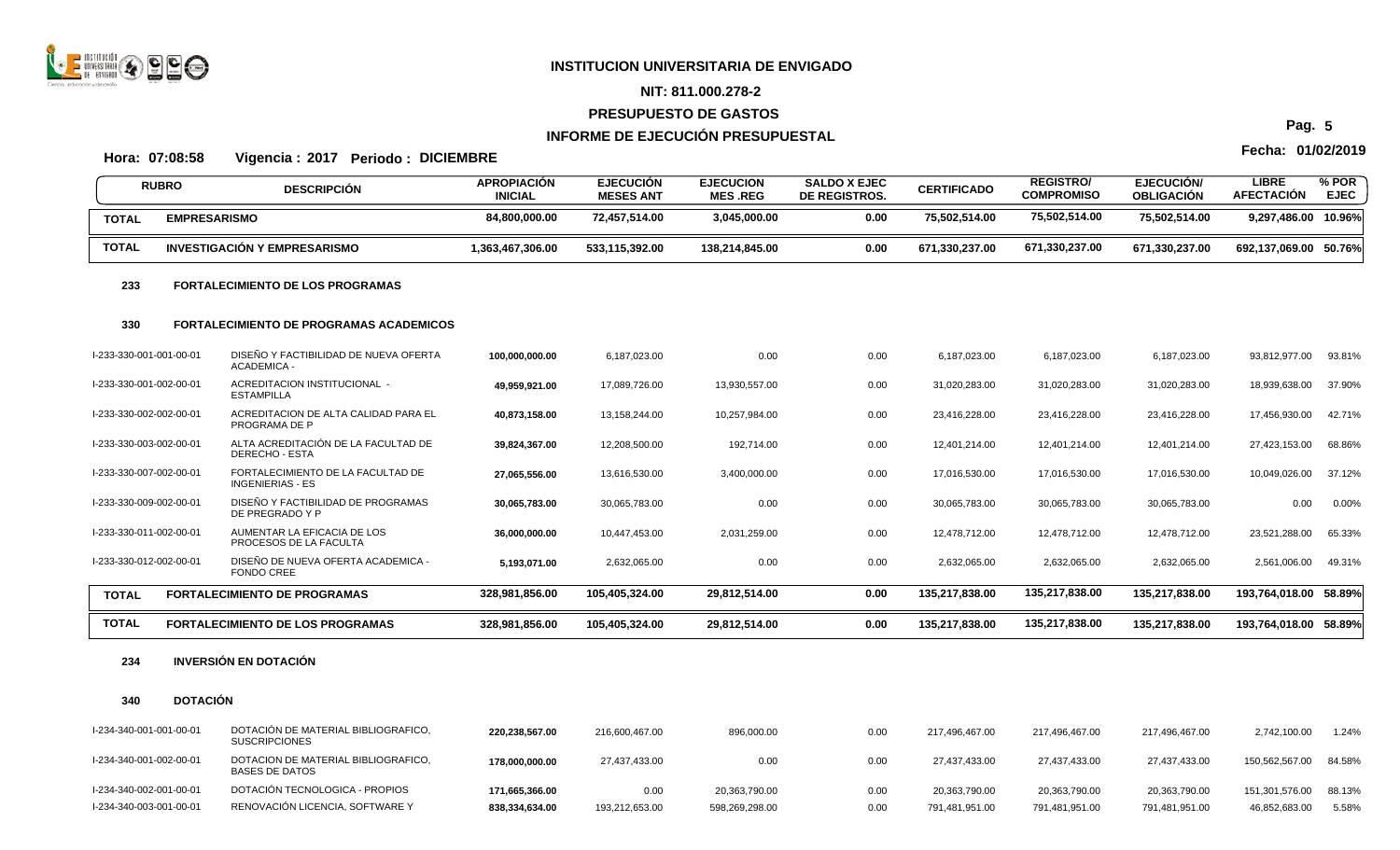

# **NIT: 811.000.278-2**

# **PRESUPUESTO DE GASTOS**

# **INFORME DE EJECUCIÓN PRESUPUESTAL**

**Fecha: 01/02/2019 Hora: 07:08:58 Vigencia : 2017 Periodo : DICIEMBRE**

| <b>RUBRO</b>                    | <b>DESCRIPCIÓN</b>                                           | <b>APROPIACIÓN</b><br><b>INICIAL</b> | <b>EJECUCIÓN</b><br><b>MESES ANT</b> | <b>EJECUCION</b><br><b>MES REG</b> | <b>SALDO X EJEC</b><br>DE REGISTROS. | <b>CERTIFICADO</b> | <b>REGISTRO/</b><br><b>COMPROMISO</b> | EJECUCIÓN/<br><b>OBLIGACIÓN</b> | <b>LIBRE</b><br><b>AFECTACION</b> | $%$ POR<br><b>EJEC</b> |
|---------------------------------|--------------------------------------------------------------|--------------------------------------|--------------------------------------|------------------------------------|--------------------------------------|--------------------|---------------------------------------|---------------------------------|-----------------------------------|------------------------|
|                                 | SOPORTE DE IMPLEME                                           |                                      |                                      |                                    |                                      |                    |                                       |                                 |                                   |                        |
| I-234-340-004-001-00-01         | <b>MOBILIARIO Y ENSERES - PROPIOS</b>                        | 100,000,000.00                       | 17,882,487.00                        | 17,100,000.00                      | 0.00                                 | 34,982,487.00      | 34,982,487.00                         | 34,982,487.00                   | 65,017,513.00                     | 65.01%                 |
| I-234-340-005-001-00-01         | DOTACION TECNOLOGICA - FONDO CREE<br>2016                    | 595,000,000.00                       | 0.00                                 | 363,851,173.00                     | 0.00                                 | 363,851,173.00     | 363,851,173.00                        | 363,851,173.00                  | 231,148,827.00                    | 38.84%                 |
| I-234-340-008-001-00-01         | BIBLIOTECA - FONDO CREE 2016                                 | 97,000,000.00                        | 0.00                                 | 0.00                               | 0.00                                 | 0.00               | 0.00                                  | 0.00                            | 97,000,000.00                     | 100.00%                |
| I-234-340-009-001-00-01         | BIBLIOTECA - ESTAMPILLA                                      | 55,237,778.00                        | 0.00                                 | 0.00                               | 0.00                                 | 0.00               | 0.00                                  | 0.00                            | 55,237,778.00                     | 100.00%                |
| I-234-340-010-001-00-01         | MOBILIARIO Y ENSERES - FONDO CREE                            | 139,565,520.00                       | 82,117,513.00                        | 0.00                               | 0.00                                 | 82,117,513.00      | 82,117,513.00                         | 82,117,513.00                   | 57,448,007.00                     | 41.16%                 |
| I-234-340-014-001-00-01         | DOTACION TECNOLOGICA - ESTAMPILLA                            | 527,194,742.00                       | 0.00                                 | 23,648,827.00                      | 0.00                                 | 23,648,827.00      | 23,648,827.00                         | 23,648,827.00                   | 503,545,915.00                    | 95.51%                 |
| I-234-340-016-001-00-01         | ARRENDAMIENTO DE EQUIPOS PROPIOS                             | 59,540,304.00                        | 54,614,412.00                        | 4,789,419.00                       | 0.00                                 | 59,403,831.00      | 59,403,831.00                         | 59,403,831.00                   | 136,473.00                        | 0.22%                  |
| I-234-340-017-001-00-01         | ADQUISICION DE INTERNET RUANA Y<br><b>RENATA - PROPIOS</b>   | 2,264,865.00                         | 0.00                                 | 0.00                               | 0.00                                 | 0.00               | 0.00                                  | 0.00                            | 2,264,865.00                      | 100.00%                |
| I-234-340-018-001-00-01         | ADQUISICION DE INTERNET RUANA Y<br><b>RENATA - ESTAMPILL</b> | 78,194,831.00                        | 37,104,997.00                        | 9,661,999.00                       | 0.00                                 | 46,766,996.00      | 46,766,996.00                         | 46,766,996.00                   | 31,427,835.00                     | 40.19%                 |
| I-234-340-022-001-00-01         | INFRAESTRUCTURA TECNOLOGICA Y<br><b>BIBLIOGRAFICA - FOND</b> | 300,000,000.00                       | 0.00                                 | 0.00                               | 0.00                                 | 0.00               | 0.00                                  | 0.00                            | 300,000,000.00                    | 100.00%                |
| <b>DOTACIÓN</b><br><b>TOTAL</b> |                                                              | 3,362,236,607.00                     | 628,969,962.00                       | 1,038,580,506.00                   | 0.00                                 | 1,667,550,468.00   | 1,667,550,468.00                      | 1,667,550,468.00                | 1,694,686,139.00                  | 50.40%                 |
| <b>TOTAL</b>                    | <b>INVERSIÓN EN DOTACIÓN</b>                                 | 3,362,236,607.00                     | 628,969,962.00                       | 1,038,580,506.00                   | 0.00                                 | 1,667,550,468.00   | 1,667,550,468.00                      | 1,667,550,468.00                | 1,694,686,139.00                  | 50.40%                 |

## **235 INFRAESTRUCTURA**

## **350 INFRAESTRUCTURA**

| I-235-350-002-001-00-01                | <b>INTERVENTORIAS, CONSULTORIAS Y</b><br>HONORARIOS - PROPIO | 296,256,165.00   | 219,607,050.00   | 43,241,915.00    | 33,407,200.00 | 296.256.165.00   | 296.256.165.00   | 262,848,965.00   | 0.00             | 0.00%    |
|----------------------------------------|--------------------------------------------------------------|------------------|------------------|------------------|---------------|------------------|------------------|------------------|------------------|----------|
| l-235-350-003-001-00-01                | MANTENIMIENTO Y MEJORAS - PROPIOS                            | 435.774.900.00   | 388,156,135.00   | 33.192.564.00    | 0.00          | 421,348,699.00   | 421,348,699.00   | 421.348.699.00   | 14,426,201.00    | 3.31%    |
| I-235-350-005-001-00-01                | PLAN CAMPUS - FONDO CREE                                     | 542.282.453.00   | 402,938,683.00   | 139,343,770.00   | 0.00          | 542.282.453.00   | 542,282,453.00   | 542.282.453.00   | 0.00             | 0.00%    |
| l-235-350-006-001-00-01                | PROYECTO COFINANCIADO MEN -<br>ADECUACION DE INFRAEST        | 416,000,000.00   | 259,561,569.00   | 156,438,431.00   | 0.00          | 416,000,000.00   | 416,000,000.00   | 416,000,000.00   | 0.00             | 0.00%    |
| l-235-350-007-001-00-01                | PLAN CAMPUS - PROPIOS                                        | 1.145.190.348.00 | 549,678,611.00   | 547.861.240.00   | 0.00          | 1,097,539,851.00 | 1,097,539,851.00 | 1,097,539,851.00 | 47.650.497.00    | 4.16%    |
| I-235-350-008-001-00-01                | PLAN CAMPUS - FONDO CREE 2016                                | 1.391.850.408.00 | 207.574.482.00   | 820,758,406.00   | 0.00          | 1,028,332,888.00 | 1,028,332,888.00 | 1,028,332,888.00 | 363,517,520.00   | 26.11%   |
| I-235-350-009-001-00-01                | PLAN CAMPUS - FONDO CREE 2017                                | 1.364.334.815.00 | 0.00             | 0.00             | 0.00          | 0.00             | 0.00             | 0.00             | 1,364,334,815.00 | 100.00%  |
| I-235-350-035-001-00-01                | INFRAESTRUCTURA TECNOLOGICA Y<br>BIBLIOGRAFICA - FOND        | 100.224.265.00   | 0.00             | 100.224.211.00   | 0.00          | 100.224.211.00   | 100.224.211.00   | 100.224.211.00   | 54.00            | $0.00\%$ |
| l-235-350-037-001-00-01                | <b>PLAN CAMPUS - ESTAMPILLA</b>                              | 479.637.945.00   | 338,664,059.00   | 140.831.787.00   | 0.00          | 479,495,846.00   | 479,495,846.00   | 479.495.846.00   | 142,099.00       | 0.02%    |
| <b>INFRAESTRUCTURA</b><br><b>TOTAL</b> |                                                              | 6,171,551,299.00 | 2.366.180.589.00 | 1,981,892,324.00 | 33,407,200.00 | 4,381,480,113.00 | 4,381,480,113.00 | 4.348.072.913.00 | 1.790.071.186.00 | 29.00%   |